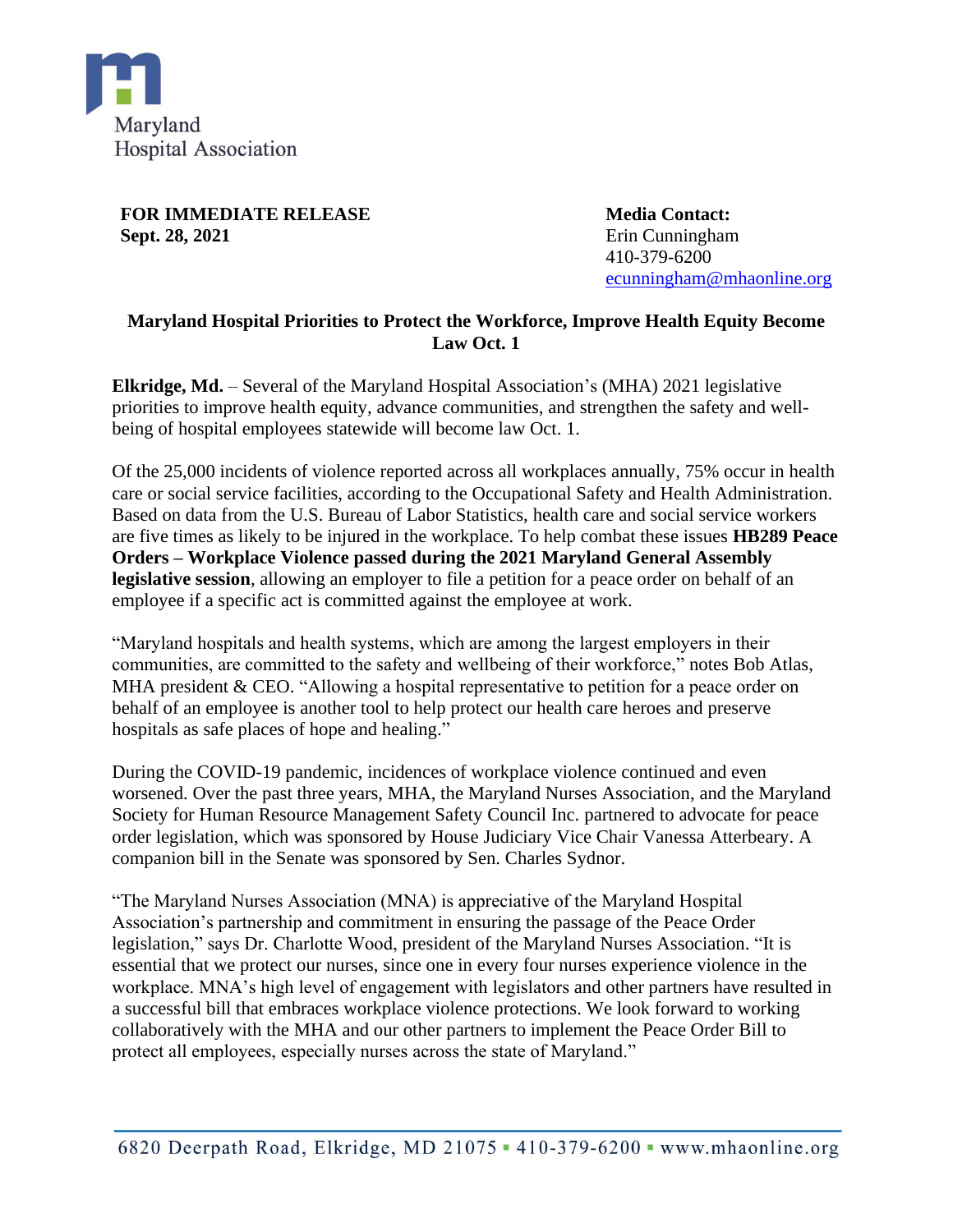The Maryland Society for Human Resource Management State Council, Inc. represents more than 7,000 members of the Society for Human Resource Management (SHRM) across the state and has championed this issue for many years.

"Human Resources professionals are often targeted in workplace violence incidents during terminations or disciplinary action," says Greta Engle Kessler, vice president employee benefits, USI Insurance Services and SHRM member. "As professionals, we are deeply committed to creating safe places to work for all of our employees. It was our privilege to work with our community healthcare partners to ensure final passage of this important legislation, which provides employers with another tool to create safe working environments for all employees."

MHA also supported bills to create greater health equity in our state.

"All Marylanders deserve an equal opportunity to achieve optimal health — regardless of social, economic, or demographic differences," says Atlas. "Maryland hospitals and health systems are taking bold steps to achieve this goal and address long-standing health disparities."

These bills become law Oct. 1:

- **SB5/HB28 Public Health – Implicit Bias Training and the Office of Minority Health and Health Disparities**: Requires all health care professionals to attest to completing an approved implicit bias training program the first time they renew their licenses after April 1, 2022. Also establishes a mandated appropriation for the Office of Minority Health and Health Disparities and expands the requirements on health data to be collected and stratified by race.
- **SB52/HB78 Public Health – Maryland Commission on Health Equity (The Shirley Nathan-Pulliam Health Equity Act of 2021)**: Establishes the Maryland Commission on Health Equity, comprised of leaders of state agencies, to employ a health equity framework for policy changes throughout the state. The Commission must develop a comprehensive health equity plan to address social determinants of health and set statewide goals on health equity.
- **SB565/HB309 Public Health – Data – Race and Ethnicity Information**: Empowers Office of Minority Health and Health Disparities (OMHHD) to ensure data on health disparities and health inequities is available and transparent. Representatives from Maryland Department of Health (MDH) and Maryland Health Care Commission (MHCC) must meet with OMHHD at least yearly to examine the collection of health data that includes race and ethnicity and to identify ways to improve collection and accessibility. The bill updates requirements for the annual Health Care Disparities Report Card and requires each health occupation board to include an option for all licensees to report their race and ethnicity when renewing their licenses.